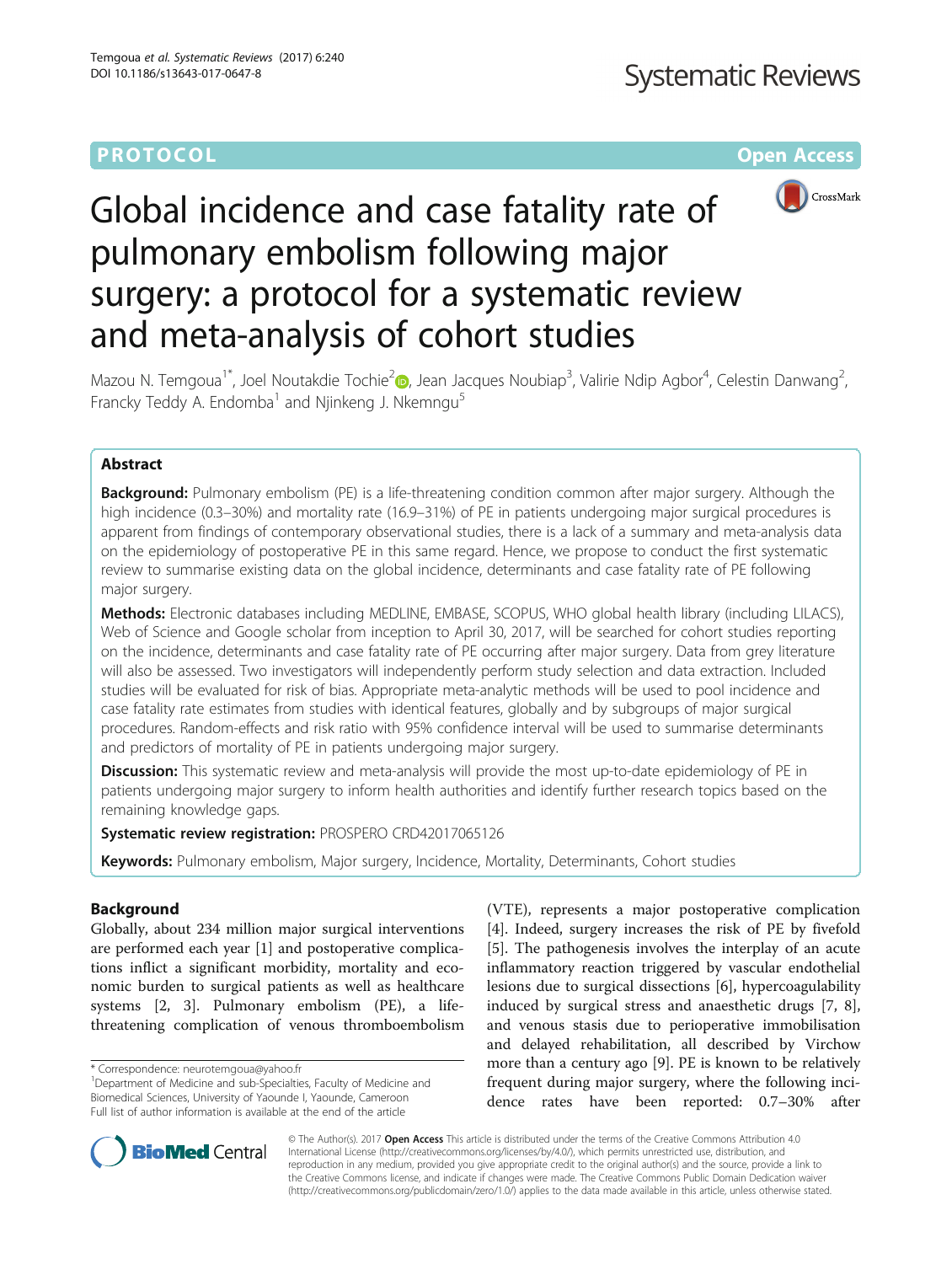orthopaedic surgery [[10](#page-4-0)], 1.5–7.6% following thoracic surgery [\[11, 12\]](#page-4-0), 0.33–6.6% after abdominal surgery [[13](#page-4-0), [14](#page-4-0)], 0.3–4.1% in gynaecologic surgery [[15](#page-4-0)–[17\]](#page-4-0), 0.9–1.1% after urologic procedures [[18](#page-4-0), [19](#page-4-0)], and 0.6% after cardiac surgery [[20](#page-4-0)]. Furthermore, despite the widespread adoption of thromboembolic prophylactic measures, PE accounts for a 30-day major surgery-specific case fatality rate ranging between 16.9 and 31% [[13](#page-4-0), [21](#page-4-0)–[23\]](#page-4-0) and a 37% [\[21](#page-4-0)] 1 year case fatality rate following major surgery.

In spite of recent advances in the diagnosis of PE, notably with the advent of multi-detector computed tomography pulmonary angiography and ventilation-perfusion scintigraphy [[4\]](#page-4-0), PE remains the most common cause of preventable death in surgical patients that is often easily overlooked [[24](#page-4-0)–[26](#page-4-0)]. Furthermore, these diagnostic imaging tests [\[4](#page-4-0)] have been described to be inaccessible for the majority of patients with suspected PE in resourcelimited settings [\[27\]](#page-4-0). While several patients with PE remain asymptomatic, others will experience a fatal PE as the first manifestation of thromboembolism [\[28](#page-4-0)]. Therefore, identifying perioperative risk factors of PE is an important step towards prevention of PE in patients undergoing major surgery, primarily via prompt thromboembolic prophylaxis [\[29](#page-4-0), [30](#page-4-0)]. Hence, this protocol is designed for a systematic review and meta-analysis to critically synthesise the global incidence, determinants and case fatality rate of PE following major surgery. Findings will provide evidence on the current epidemiology of PE following major surgery and inform policymakers on major determinants of PE for which control interventions can be tailored to curb this burden.

# **Objectives**

The aim of this systematic review and meta-analysis is to ascertain the global incidence, determinants and case fatality rate of PE after major surgery.

# Review questions

To this end, the proposed systematic review will answer the following questions:

- 1. What is the global incidence of PE in patients undergoing major surgery?
- 2. What are the determinants of PE among patients undergoing major surgery?
- 3. What is the specific case fatality rate for PE after major surgery?

#### Methods and design

This review is reported in accordance with the Preferred Reporting Items for Systematic Review and Meta-Analysis Protocols (PRISMA-P) 2015 Guidelines [[31](#page-4-0)] and applicable to observational studies. An additional file shows this in more detail (see Additional file [1](#page-3-0)).

# Criteria for considering studies for the review Inclusion criteria

- 1. We intend to include cohort studies reporting any of the following three data: incidence, determinants, and case fatality rate of PE following major surgical procedures round the world. Cohort studies that report other postoperative complications including PE will be included provided they present data enabling the calculation of any of the aforementioned three endpoints.
- 2. Study participants will be all patients who underwent a major surgical intervention. Major surgery will be defined as any intervention involving the incision, resection, manipulation or suturing of tissue and that requires general or regional anaesthesia or profound sedation for analgesia [[32](#page-4-0)].
- 4. The diagnosis of PE will be based on computed tomographic pulmonary angiography and ventilation-perfusion scintigraphy as defined by the European Society of Cardiology [[33](#page-4-0)] and the American Heart Association [[34](#page-5-0)]. Studies reporting PE based on histopathology diagnoses made at autopsy shall also be considered. We intend to consider all published and unpublished data from inception to April 30, 2017.
- 5. Study settings: health care facilities in either rural or urban settings.
- 6. No language restriction.

# Exclusion criteria

- 1. Studies where there are no appropriate diagnostic tool for PE.
- 2. For duplicate publications, only the publication with the most person-years will be retained.

## Search strategy for study identification

We intend to search MEDLINE, EMBASE, SCOPUS, WHO global health library (including LILACS), Web of Science and Google scholar from January 1, 1997, to April 30, 2017, for published studies on PE in adults undergoing major surgery. A comprehensive search strategy combining key search terms of different major surgical procedures cross-referenced with pulmonary embolism will be used in order to obtain the maximum possible number of studies. The search strategy for MEDLINE/PubMed is shown in Table [1](#page-2-0). This will be adapted for the other databases. We will scan the reference lists of retrieved articles in order to identify any additional relevant studies. Our search will extend to include grey literature from book chapters, conference proceedings, theses, non-governmental organisations and government reports.BTW70647BTW70647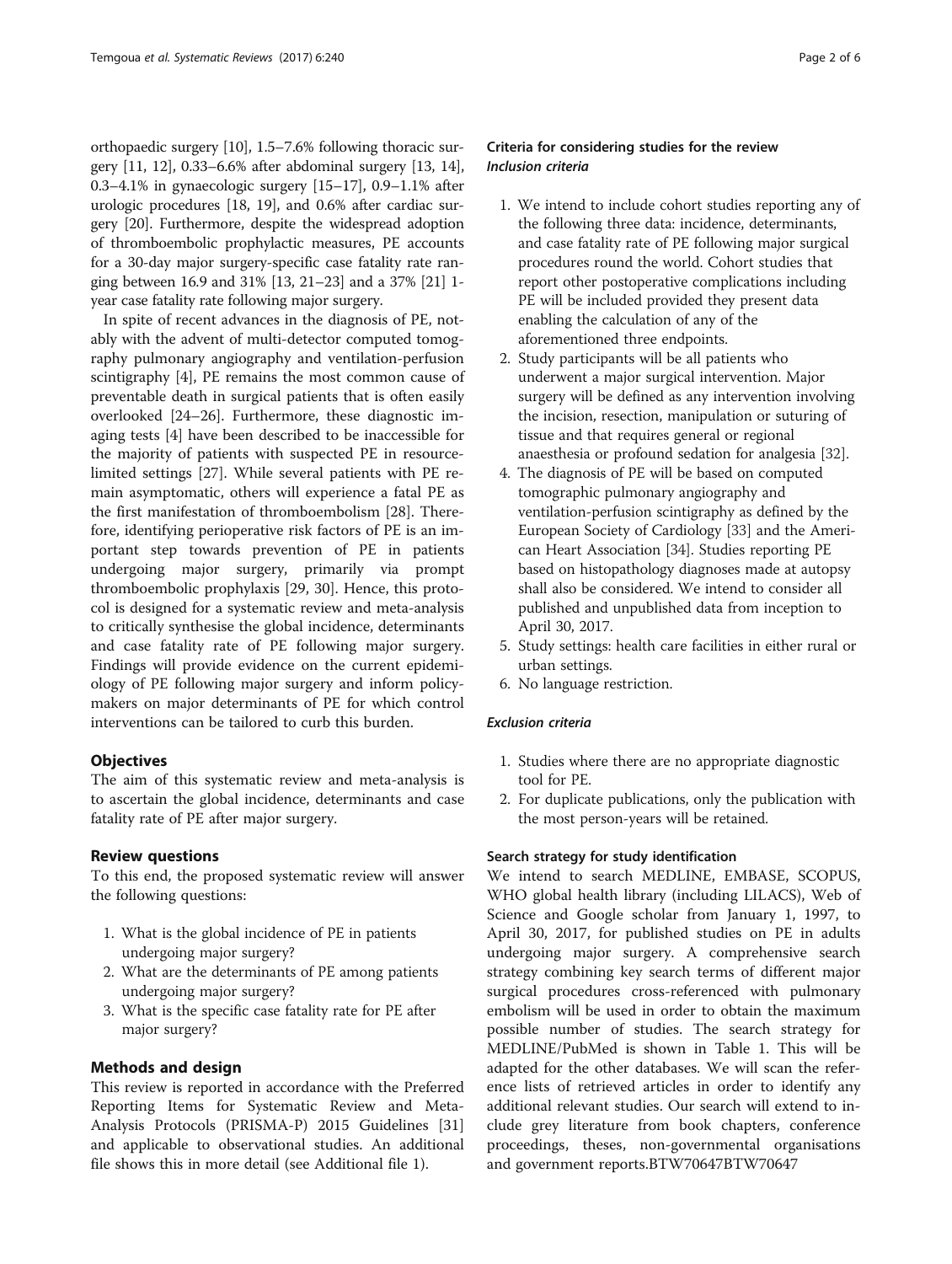<span id="page-2-0"></span>Table 1 Search strategy for MEDLINE and adaptability to all databases

| Search<br>term | Search terms                                                                                                                                                                                                                                                                                                                                                                                                                                                                                                                                                                                                                                                                                                                                                                                                                                                                                                                                                                                                                                                                                                                                                                                                                                                                                                                                                                                                                                                                                                                                                                                                                                                                                                                                                                                                                                                                                                                                                                                                                                                                                                                                                                                                                                                                                                                                                                                                                                                                                                                                                                                                                                                                                                                                                                                                                                                                                                                                                                                                                                                                                                                                                                                                                                                                                                                                                                                                                | <b>Hits</b> |
|----------------|-----------------------------------------------------------------------------------------------------------------------------------------------------------------------------------------------------------------------------------------------------------------------------------------------------------------------------------------------------------------------------------------------------------------------------------------------------------------------------------------------------------------------------------------------------------------------------------------------------------------------------------------------------------------------------------------------------------------------------------------------------------------------------------------------------------------------------------------------------------------------------------------------------------------------------------------------------------------------------------------------------------------------------------------------------------------------------------------------------------------------------------------------------------------------------------------------------------------------------------------------------------------------------------------------------------------------------------------------------------------------------------------------------------------------------------------------------------------------------------------------------------------------------------------------------------------------------------------------------------------------------------------------------------------------------------------------------------------------------------------------------------------------------------------------------------------------------------------------------------------------------------------------------------------------------------------------------------------------------------------------------------------------------------------------------------------------------------------------------------------------------------------------------------------------------------------------------------------------------------------------------------------------------------------------------------------------------------------------------------------------------------------------------------------------------------------------------------------------------------------------------------------------------------------------------------------------------------------------------------------------------------------------------------------------------------------------------------------------------------------------------------------------------------------------------------------------------------------------------------------------------------------------------------------------------------------------------------------------------------------------------------------------------------------------------------------------------------------------------------------------------------------------------------------------------------------------------------------------------------------------------------------------------------------------------------------------------------------------------------------------------------------------------------------------------|-------------|
| 1              | ("Non-cardiac surgery" [tw] OR "Non-cardiac surgical<br>procedure" [tw] OR "Gynaecologic surgery" [tw] OR<br>"Gynecologic surgery" [tw] OR "Hysterectomy" [tw] OR<br>"Caesarean section" [tw] OR "Caesarean delivery" [tw]<br>OR "Wertheim" [tw] OR "Ovarian cystectomy [tw] OR<br>"Myomectomy [tw] OR "Fimbrioplasty [tw] OR<br>"Cervicectomy" [tw] OR "Oophorectomy" [tw] OR<br>"Salpingoophrorectomy" [tw] OR "Salpingectomy" [tw]<br>OR "Vaginectomy" [tw] OR "Vulvectomy" [tw] OR<br>"Salpingostomy" [tw] OR "Hysterotomy" [tw] OR<br>"Abdominal Surgery" [tw] OR "Visceral surgery" [tw] OR<br>"Laparotomy" [tw] OR "Oesophagectomy" [tw] OR<br>"Nissen fundoplication" [tw] OR "Hernia repair" [tw] OR<br>"Herniorraphy" [tw] OR "Appendectomy" [tw] OR<br>"Appendicectomy" [tw] OR "cholecystectomy" [tw] OR<br>"Colectomy" [tw] OR "Colostomy" [tw] OR "Gastrectomy"<br>[tw] OR "Gastrotomy" [tw] OR "Gastroplasty" [tw] OR<br>"Gastroduodenostomy" [tw] OR "Gastroenterostomy"<br>[tw] OR "Ileostomy" [tw] OR "Jejunostomy" [tw] OR<br>"Colostomy" [tw] OR "Cholecystostomy" [tw] OR<br>"Splenectomy" [tw] OR "Splenoplexy" [tw] OR "Whipple"<br>[tw] OR "Pancreatectomy" [tw] OR<br>"Pancreatoduodenectomy" [tw] OR "Protocolectomy"<br>[tw] OR "Omentopexy" [tw] OR "Hepatectomy" [tw] OR<br>"Hepatoportoenterostomy" [tw] OR "Sigmoidostomy"<br>[tw] OR "Sphinterotomy" [tw] OR "Pyloromyotomy" [tw]<br>OR "Hemorrhoidectomy" [tw] OR "Urology surgery" [tw]<br>OR "Nephrectomy" [tw] OR "Lithotomy" [tw] OR "Urinary<br>Cystectomy" [tw] OR "Nephrostomy" [tw] OR<br>"Ureterostomy" [tw] OR "Nephrotomy" [tw] OR<br>"Nephropexy" [tw] OR "Urethropexy" [tw] OR "Kidney<br>transplantation" [tw] OR "Adenectomy" [tw] OR<br>"Prostatectomy" [tw] OR "Urethroplasty" [tw] OR<br>"Pyeloplasty" [tw] OR "Orthopedic surgery" [tw] OR<br>"Osteosynthesis" [tw] OR "Fracture fixation" [tw] OR<br>"Fracture stabilisation" [tw] OR "Internal fixation" [tw] OR<br>"External fixation" [tw] OR "Hip replacement" [tw] OR<br>"Knee replacement" [tw] OR "Arthroplasty" [tw] OR<br>"Ostectomy" [tw] OR "Osteotomy" [tw] OR "Arthrotomy"<br>[tw] OR "Laminotomy" [tw] OR "Foraminotomy" [tw] OR<br>"Epiphysiodesis" [tw] OR "Arhrodesis" [tw] OR "Ligament<br>reconstruction" [tw] OR "Limb Amputation" [tw] OR<br>"Fasciotomy" [tw] OR "Prosthestic surgery" [tw] OR<br>"Prosthesis" [tw] OR "Spinal Surgery" [tw] OR "Back<br>Surgery" [tw] OR "Facetectomy" [tw] OR "Laminectomy"<br>[tw] OR "Discectomy" [tw] OR "Thoracotomy" [tw] OR<br>"Thoracostomy" [tw] OR "Pneumectomy" [tw] OR<br>"Pneomotomy" [tw] OR "Lobectomy" [tw] OR<br>"Bronchotomy" [tw] OR "Tracheotomy" [tw] OR<br>"Pleuridesis" [tw] OR "Lung transplantation" [tw] OR<br>"Neurosurgery" [tw] OR "Craniotomy" [tw] OR<br>"Craniectomy" [tw] OR "Hemispherectomy" [tw] OR<br>"Ureterosigmoidostomy" [tw] OR "Fistulotomy" [tw] OR<br>"Cerebral lobectomy" [tw] OR "Cerebral lobotomy" [tw]<br>OR "Hypophysectomy" [tw] OR<br>"Amydalohippocampectomy" [tw] OR "Ventriculostomy"<br>[tw] OR "Ventriculoperitoneal shunting" [tw] OR<br>"Pallidotomy" [tw] OR "Thalamotomy" [tw] OR<br>"Cingulotomy" [tw] OR "Cordotomy" [tw] OR<br>"Rhizotomy" [tw] OR "Brain biopsy" [tw] OR<br>"Ganglionectomy" [tw] OR "Symapathectomy" [tw] OR<br>"Neurectomy" [tw] OR "Axotomy" [tw] OR "Vagotomy"<br>[tw] OR "Nerve biopsy" [tw] OR "Endocrine surgery" [tw] |             |
|                | OR "Thyroidectomy" [tw] OR "Thyroid lobectomy" [tw]                                                                                                                                                                                                                                                                                                                                                                                                                                                                                                                                                                                                                                                                                                                                                                                                                                                                                                                                                                                                                                                                                                                                                                                                                                                                                                                                                                                                                                                                                                                                                                                                                                                                                                                                                                                                                                                                                                                                                                                                                                                                                                                                                                                                                                                                                                                                                                                                                                                                                                                                                                                                                                                                                                                                                                                                                                                                                                                                                                                                                                                                                                                                                                                                                                                                                                                                                                         |             |

|                       |  |  | <b>Table 1</b> Search strategy for MEDLINE and adaptability to all |  |
|-----------------------|--|--|--------------------------------------------------------------------|--|
| databases (Continued) |  |  |                                                                    |  |

| Search<br>term | Search terms                                                                                                                                                                                                                                                                                                                                                                                                                                                                                                                                                                                                                                                                                                                                                                                                                                                                                                                                                                                                                                                                                                                                                                                                                                                                                                                                                     | Hits |
|----------------|------------------------------------------------------------------------------------------------------------------------------------------------------------------------------------------------------------------------------------------------------------------------------------------------------------------------------------------------------------------------------------------------------------------------------------------------------------------------------------------------------------------------------------------------------------------------------------------------------------------------------------------------------------------------------------------------------------------------------------------------------------------------------------------------------------------------------------------------------------------------------------------------------------------------------------------------------------------------------------------------------------------------------------------------------------------------------------------------------------------------------------------------------------------------------------------------------------------------------------------------------------------------------------------------------------------------------------------------------------------|------|
|                | OR "Parathyroidectomy" [tw] OR "Adrenalectomy" [tw]<br>OR "Pinealectomy" [tw] OR "Ophthalmic surgery" [tw]<br>OR "Punctoplasty" [tw] OR "Trabeculopathy" [tw] OR<br>"Photorefractive keratectomy" [tw] OR "Trabeculectomy"<br>[tw] OR "Iridectomy" [tw] OR "Virectomy" [tw] OR<br>"Dacryocystorhinostomy" [tw] OR "Radial keratotomy"<br>[tw] OR "Corneal transplantation" [tw] OR "ENT surgery"<br>[tw] OR "Ear nose throat surgery" [tw] OR "Otoplasty"<br>[tw] OR "Stapedectomy" [tw] OR "Mastoidectomy" [tw]<br>OR "Auriculectomy" [tw] OR "Myringotomy" [tw] OR<br>"Rhinoplasty" [tw] OR "Septoplasty" [tw] OR<br>"Rhinectomy" [tw] OR "Laryngectomy" [tw] OR<br>"Tracheostomy" [tw] OR "Sinusotomy" [tw] OR<br>"Cricothyroidotomy" [tw] OR "Cricothyrotomy<br>Tonsillectomy" [tw] OR "Adenoidectomy" [tw] OR<br>"Palatoplasty" [tw] OR "Uvuloplasty" [tw] OR<br>"Gingivectomy" [tw] OR "Glossectomy" [tw] OR "Cardiac<br>surgery" [tw] OR "Valvuloplasty" [tw] OR<br>"Pericardiectomy" [tw] OR "Pericardiotomy" [tw] OR<br>"Cardiotomy" [tw] OR "Coronary artery bypass surgery"<br>[tw] OR "Heart transplantation" [tw] OR "Vascular<br>surgery" [tw] OR "Angioplasty" [tw] OR "Endarectomy"<br>[tw] OR "Lympahatic surgery" [tw] OR "Thymectomy"<br>[tw] OR "Lymphadenectomy" [tw] OR "Thymus<br>transplantation" [tw] OR "Spleen transplantation" [tw]) |      |
| $\overline{2}$ | Pulmonary embolism [tw] OR Pulmonary emboli [tw]<br>OR Thromboembolism [tw] OR Thromboembolic events<br>[tw] OR Thromboembolic complications [tw] OR<br>Venous thromboembolism [tw]                                                                                                                                                                                                                                                                                                                                                                                                                                                                                                                                                                                                                                                                                                                                                                                                                                                                                                                                                                                                                                                                                                                                                                              |      |
| 3              | #1 AND #2 Limits: 01/01/1997 to 31/04/2017                                                                                                                                                                                                                                                                                                                                                                                                                                                                                                                                                                                                                                                                                                                                                                                                                                                                                                                                                                                                                                                                                                                                                                                                                                                                                                                       |      |

# Study records

# Data management

All studies identified by the search strategy will be entered into EndNote to assess and exclude duplication of records. This will be subsequently uploaded into Eppi-Reviewer, an Internet-based software program which eases collaboration among reviewer authors during the study selection process. Prior to the screening of studies, the team will develop and screen questions and forms for two levels of assessment based on the eligibility criteria. Abstracts and full-text articles will be uploaded with screening questions to Eppi-Reviewer.

# Study screening and selection

Two review authors (JNT and MNT) will independently screen the titles and abstracts of studies yielded by the search against the eligibility criteria. We shall retrieve full reports for all study titles that appear to meet the eligibility criteria or where there is any contingency. The investigators will then screen the full-text reports and decide whether these meet the inclusion criteria of the systematic review. We intend to seek additional data from corresponding authors in the event that the publication is unclear and hence may be subject to multiple interpretations.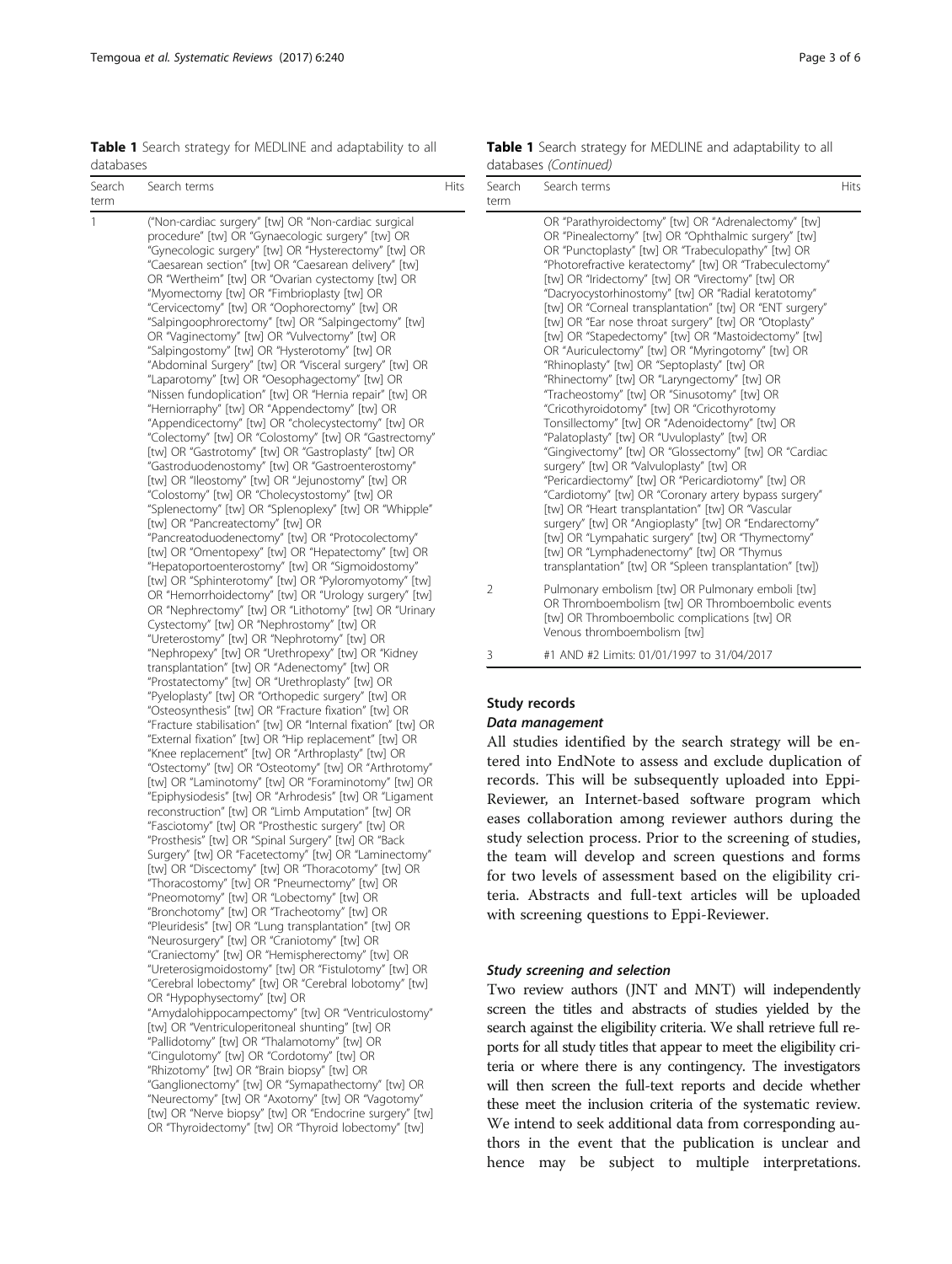<span id="page-3-0"></span>Discrepancies will be solved by a third author (NJN). We will record the reasons for excluding studies.

#### Data extraction

With the aid of a standardised and pre-tested data extraction form, two investigators (VNA and CD) will extract data independently from included studies. Any disagreement shall be resolved by discussion, and a third investigator (FTAE) will adjudicate unresolved disagreements. A flowchart will be used to demonstrate the entire study selection and data extraction processes.

#### Data items

We will seek information concerning the following study variables: the year the study was conducted and published, the language of publication, demographic data of participants (mean age, gender proportions), setting (urban or rural hospital), sample size, number and proportion with PE, type of major surgical procedure, risk factors for PE, PE-related mortality rate, predictors for PE-related mortality and measures of association (relative risks, odds ratios, p values and confidence intervals) will be recorded. If measures of association cannot be calculated or are not reported in the primary study, we shall contact the concerned authors via email for additional information.

#### Assessment of risk of bias

To assess the risk of bias within included studies, two review authors (JJN and MNT) will independently assess the risk of bias within included studies using the Newcastle-Ottawa Scale (NOS) [[35](#page-5-0)]. An additional file shows this scale in detail (see Additional file 2). A judgement as to the possible risk of bias in each study will be rated as 'high risk', 'moderate risk' or 'low risk'. In the event of insufficient details reported in a study, we will score the risk of bias as 'uncertain' and the investigators of the said primary study will be contacted for more information. We intend to present the risk of bias in a table. Also, we will compute graphic representations of potential bias within and across studies using RevMan V.5.3. Disagreements will be resolved first by discussion and then by consulting a third author (NJN) for arbitration.

#### Data synthesis, analysis and assessment of heterogeneity

Data on the incidence, case fatality rate and determinants of PE following major surgery will be summarised in demographic characteristic (patient age, sex), clinical characteristics (type of major surgery, pregnancy, obesity, prior venous thromboembolism, active malignancy, infection, intensive care unit admission, trauma or fracture, hormonal therapy, immobilisation), study setting and the time the study was conducted and published. Heterogeneity will be assessed using the chi-square  $(\chi^2)$  test on

Cochran's Q statistic and quantified by calculating the Isquared  $(I_2)$  statistic [\[36\]](#page-5-0).  $I_2$  values of 25, 50 and 75% will represent low, medium and high heterogeneity, respectively. In the event of no substantial heterogeneity across studies, a meta-analysis will be performed for the global incidence and case fatality rates of PE following major surgery across studies with similar characteristics. To this end, a random effects meta-analysis model will be used to obtain an overall summary estimate of the incidence and mortality rate across included studies. Furthermore, an inverse variance weighting method will be used for a metaanalysis of risk ratios. Where substantial heterogeneity will be detected despite lumping similar studies, subgroup analyses will be conducted to explore the possible sources of heterogeneity using the following grouping parameters: gender, age, study setting, the time the study was conducted and published, diagnostic methods and type of major surgery. In the event that the data cannot be pooled due to substantial heterogeneity, only a narrative summary of the findings will be done.

#### Assessment of reporting bias

We will assess publication bias and selective reporting by using funnel plots and Egger's test. Data will be analysed using Stata software version 13 (Stata Corp V.13, TX, USA).

#### Protocol amendments

In order to limit outcome reporting bias, we do not intend to make any amendment to this protocol. However, in the event of any amendment, we will report the date of the amendment, a description of the modification done and the rationale. Only protocol amendments approved by all the authors will be documented by the guarantor.

### **Discussion**

Pulmonary embolism is a life-threatening complication of deep venous thrombosis. The risk of incidence is increased by major surgery. A summary and meta-analysis of contemporary cohort studies reporting its incidence, determinants and case fatality rate in patients undergoing major surgery will be invaluable in assessing its true impact in the perioperative period, and informing health authorities on major determinants of PE for which control interventions can be geared to curb this burden.

# Additional files

[Additional file 1:](dx.doi.org/10.1186/s13643-017-0647-8) Preferred Reporting Items for Systematic Review and Meta-Analysis Protocols (PRISMA-P) 2015 Guidelines (DOCX 17 kb) [Additional file 2:](dx.doi.org/10.1186/s13643-017-0647-8) Newcastle-Ottawa Scale (DOCX 14 kb)

#### Abbreviations

DVT: Deep vein thrombosis; PE: Pulmonary embolism; VTE: Venous thromboembolism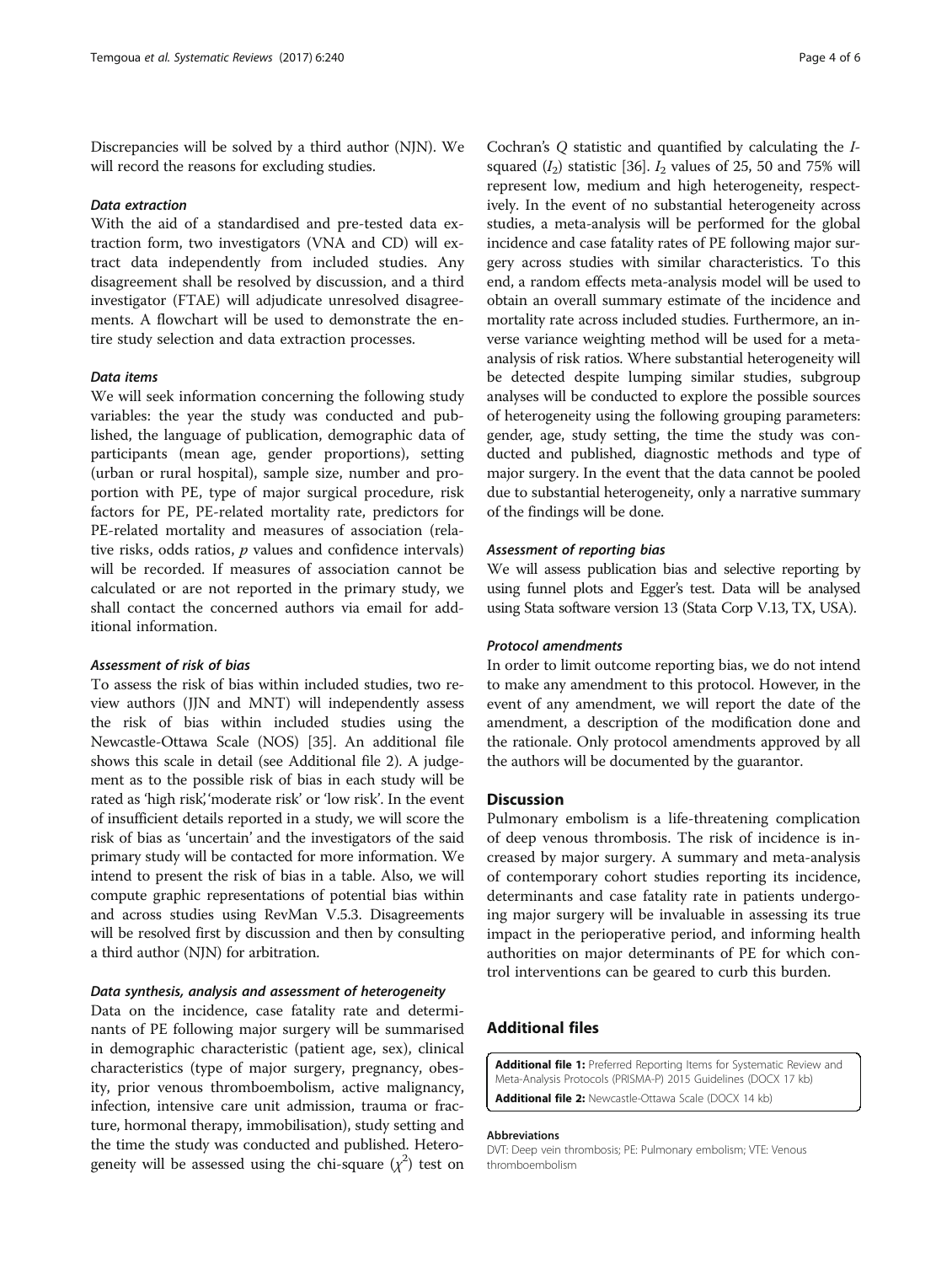#### <span id="page-4-0"></span>Acknowledgements

Not applicable.

#### Funding

This review received no specific grant from any funding agency in the public, commercial, or not-for-profit sectors.

#### Availability of data and materials

Not applicable.

#### Authors' contributions

JNT, JJN, MNT and NJN conceived the study. JNT drafted the manuscript. JJN, MNT, VNA, CD, TFAE and NJN critically revised the protocol for methodological and intellectual content. All the authors read and approved the final manuscript.

#### Ethics approval and consent to participate

Not applicable.

#### Consent for publication

Not applicable.

#### Competing interests

The authors declare that they have no competing interests.

### Publisher's Note

Springer Nature remains neutral with regard to jurisdictional claims in published maps and institutional affiliations.

#### Author details

<sup>1</sup>Department of Medicine and sub-Specialties, Faculty of Medicine and Biomedical Sciences, University of Yaounde I, Yaounde, Cameroon. <sup>2</sup>Department of Surgery and sub-Specialties, Faculty of Medicine and Biomedical Sciences, University of Yaounde I, Yaounde, Cameroon. <sup>3</sup>Department of Medicine, Groote Schuur Hospital and University of Cape Town, 7925 Observatory, Cape Town, South Africa. <sup>4</sup>Ibal sub-Divisional Hospital, Oku, North-west Region, Cameroon. <sup>5</sup>Department of Anesthesia, University of Toronto, Toronto, Canada.

#### Received: 15 June 2017 Accepted: 28 November 2017 Published online: 04 December 2017

#### References

- 1. Weiser TG, Regenbogen SE, Thompson KD, Haynes AB, Lipsitz SR, Berry WR, et al. An estimation of the global volume of surgery: a modelling strategy based on available data. Lancet. 2008;372:139–44.
- 2. Shander A, Fleisher LA, Barie PS, Bigatello LM, Sladen RN, Watson CB. Clinical and economic burden of postoperative pulmonary complications: patient safety summit on definition, risk-reducing interventions, and preventive strategies. Crit Care Med. 2011;39:2163–72.
- 3. The Australian and New Zealand Working Party on the management and prevention of venous thromboembolism. The burden of venous thromboembolism in Australia. Australia: Access Economics;2008.
- 4. Idiz M, Konuralp C, Ates M. Under diagnosis of pulmonary embolism: a recurrent nightmare for surgeons. Eastern J Med. 2003;8:1–6.
- 5. Geerts WH, Bergqvist D, Pineo GF, Heit JA, Samama CM, Lassen MR, et al. Prevention of venous thromboembolism: American College of Chest Physicians Evidence-Based Clinical Practice Guidelines (8th edition). Chest. 2008;133:381S–453S.
- 6. Desciak MC, Martin DE. Perioperative pulmonary embolism: diagnosis and anesthetic management. J Clin Anesth. 2011;23:153–65.
- 7. Collins GJ Jr, Barber JA, Zajtchuk R, Vanek D, Malogne LA. The effects of operative stress on the coagulation profile. Am J Surg. 1977;133:612–6.
- 8. Rosenfeld BA, Faraday N, Campbell D, Dise K, Bell W, Goldschmidt P. Hemostatic effects of stress hormone infusion. Anesthesiology. 1994;81: 1116–26.
- Virchow RLK. Translation in Matzdorff AC, Bell WR, trans, eds. Thrombosis and embolie (1846–1856). Canton, MA: Science History Publications; 1998. Originally published in German as '"Thrombose und Embolie. Gefassentzundung und septische Infektion,"' Gesammelte Abhandlungen zur wissenschaftlichen Medicin. 1856;219–752.
- 10. Arcelus JI, Kudrna JC, Caprini JA. Venous thromboembolism following major orthopedic surgery: what is the risk after discharge? Orthopedics. 2006;29:506–16.
- 11. Nagahiro I, Andou A, Aoe M, Sano Y, Date H, Shimizu N. Intermittent pneumatic compression is effective in preventing symptomatic pulmonary embolism after thoracic surgery. Surg Today. 2004;34:6–10.
- 12. Sugarbaker DJ, Jaklitsch MT, Beuno R. Prevention, early detection, and management of complications after 328 consecutive extrapleural pneumonectomies. J Thorac Cardiovasc Surg. 2004;128:138–46.
- 13. Sakon M, Kakkar AK, Ikeda M, Sekimoto M, Nakamori S, Yano M, et al. Current status of pulmonary embolism in general surgery in Japan. Surg Today. 2004;34:805–10.
- 14. Rasmussen MS, Jorgensen LN. Postoperative fatal pulmonary embolism in a general surgical department. Am J Surg. 1995;169:214–6.
- 15. Jacobsena AF, Drolsumb A, Klow NE, Dahla GF, Qvigstad E, Sandset PM. Deep vein thrombosis after elective cesarean section. Thromb Res. 2004;6:283–8.
- 16. Martino MA, Borges E, Williamson E, Siegfried S, Cantor AB, Lancaster J, et al. Pulmonary embolism after major abdominal surgery in gynecologic oncology. Obstet Gynecol. 2006;107:666–71.
- 17. Swenson CW, Berger MB, Kamdar NS, Campbell DA Jr, Morgan DM. Risk factors for venous thromboembolism after hysterectomy. Obstet Gynecol. 2015;125:1139–44.
- 18. Dillioglugil O, Liebman BD, Liebman NS, Kattan MW, Rosas AL, Scardino PT. Risk factors for complications and mortality after radical retropubic prostatectomy. J Urol. 1997;157:1760–7.
- 19. Pettus JA, Eggener SE, Shabsigh A, Yanke B, Snyder ME, Serio A, et al. Perioperative clinical thromboembolic events after radical or partial nephrectomy. Urology. 2006;68:988–92.
- 20. Ho KM, Bham E, Pavey W. Incidence of venous thromboembolism and benefits and risks of thromboprophylaxis after cardiac surgery: a systematic review and meta-analysis. J Am Heart Assoc. 2015:e002652.
- 21. Comfere TB, Sprung J, Case KA, Dye PT, Johnson JL, Hall BA, et al. Predictors of mortality following symptomatic pulmonary embolism in patients undergoing noncardiac surgery. Can J Anaesth. 2007;54:634–41.
- 22. Gangireddy C, Rectenwald JR, Upchurch GR, Wakefield TW, Khuri S, Henderson WG, et al. Risk factors and clinical impact of postoperative symptomatic venous thromboembolism. J Vasc Surg. 2007;45:335–42.
- 23. Mantilla CB, Horlocker TT, Schroeder DR, Berry DJ, Brown DL. Frequency of myocardial infarction, pulmonary embolism, deep venous thrombosis, and death following primary hip or knee arthroplasty. Anesthesiology. 2002;96:1140–6.
- 24. Kerkez MD, Ćulafić ĐM, Mijač DD, Ranković VI, Lekić NS, Stefanović DŽ. A study of pulmonary embolism after abdominal surgery in patients undergoing prophylaxis. World J Gastroenterol. 2009;15(3):344–8.
- 25. Guyatt GH, Akl EA, Crowther M, Gutterman DD, Schuünemann HJ, American College of Chest Physicians Antithrombotic Therapy and Prevention of Thrombosis Panel. Executive summary: antithrombotic therapy and prevention of thrombosis, 9th ed: American College of Chest Physicians Evidence-Based Clinical Practice Guidelines. Chest. 2012:7S–47S.
- 26. Lau BD, Haut ER. Practices to prevent venous thromboembolism: a brief review. BMJ Qual Saf. 2014;23:187–95.
- 27. Tambe J, Moifo B, Fongang E, Guegang E, Juimo AG. Acute pulmonary embolism in the era of multi-detector CT: a reality in sub-Saharan Africa. BMC Med Imaging. 2012;12:31.
- 28. Lindblad B, Eriksson A, Bergqvist D. Autopsy-verified pulmonary embolism in a surgical department: analysis of the period from 1951 to 1988. Br J Surg. 1991;78:1849–52.
- 29. Mcnally MP, Burns CJ. Venous thromboembolic disease in colorectal patients. Clin Colon Rectal Surg. 2009;22:34–40.
- 30. Moghadamyeghaneh Z, Hanna MH, Carmichael JC, Nguyen NT, Stamos MJA. Nationwide analysis of postoperative deep vein thrombosis and pulmonary embolism in colon and rectal surgery. J Gastrointest Surg. 2014; 18:2169–77.
- 31. Moher D, Shamseer L, Clarke M, Ghersi D, Liberati A, Petticrew M, et al. Preferred reporting items for systematic review and meta-analysis protocols (PRISMA-P) 2015 statement. Syst Rev. 2015;4:1.
- 32. WHO/World Alliance for Patient Safety. Background paper for the first international consultation meeting of the second global patient safety challenge: safe surgery saves lives. Geneva: World Health Organization Headquarters, 2007. [http://www.who.int/patientsafety/challenge/safe.](http://www.who.int/patientsafety/challenge/safe.surgery/FIC_Safety_Surgical_care.pdf) [surgery/FIC\\_Safety\\_Surgical\\_care.pdf](http://www.who.int/patientsafety/challenge/safe.surgery/FIC_Safety_Surgical_care.pdf). (accessed April 30, 2017). In.
- 33. Konstantinides SV, Torbicki A, Agnelli G, Danchin N, Fitzmaurice D, Galiè N, et al. 2014 ESC guidelines on the diagnosis and management of acute pulmonary